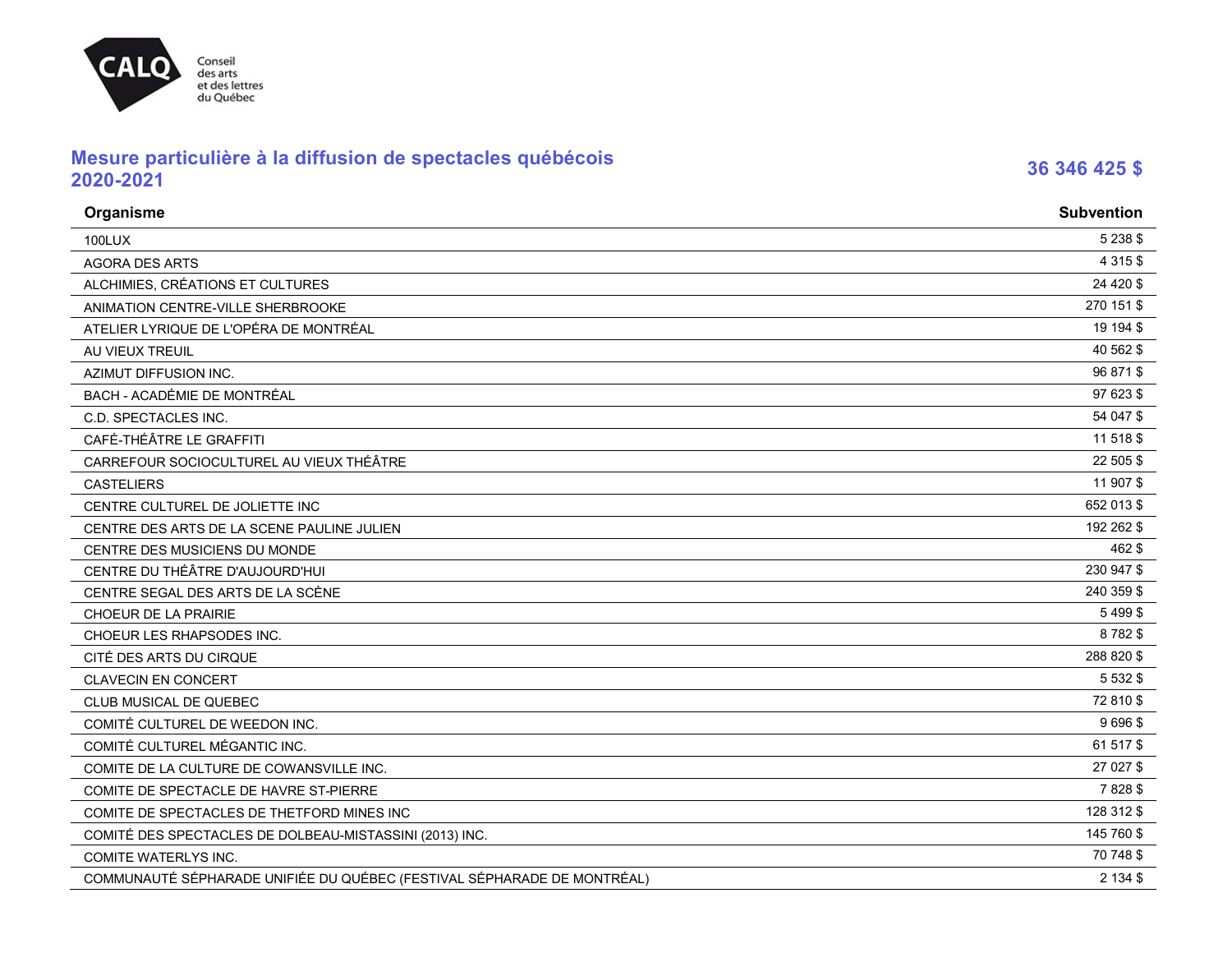

| Organisme                                                       | <b>Subvention</b> |
|-----------------------------------------------------------------|-------------------|
| CONCOURS INTERNATIONAL D'ORGUE DU CANADA                        | 7 4 3 4 \$        |
| <b>CONSTANTINOPLE</b>                                           | 12 398 \$         |
| COOP DE SOLIDARITÉ DU CAFÉ CULTUREL DE LA CHASSE-GALERIE        | 91 913 \$         |
| CORPORATION AUGUSTIN-CHÉNIER INC.                               | 38 506 \$         |
| <b>CORPORATION CULTURELLE DE SHAWINIGAN</b>                     | 332 912 \$        |
| CORPORATION DE DEVELOPPEMENT CULTUREL DE TROIS-RIVIERES         | 1 018 566 \$      |
| CORPORATION DE GESTION DE LA SALLE DE SPECTACLE DE BAIE-COMEAU  | 92 416 \$         |
| CORPORATION DE LA MAISON DES ARTS DESJARDINS-DRUMMONDVILLE INC. | 1 176 640 \$      |
| CORPORATION DE LA SALLE ANDRE-MATHIEU                           | 1 051 387 \$      |
| CORPORATION DE LA SALLE DE SPECTACLES DE SEPT-ILES INC          | 75 707 \$         |
| CORPORATION DES EVENEMENTS DE TROIS-RIVIERES INC.               | 61 304 \$         |
| CORPORATION DES LIEUX HISTORIQUES DE PONT-ROUGE                 | 9916\$            |
| CORPORATION DU CENTRE CULTUREL DE GATINEAU                      | 1605 211 \$       |
| CORPORATION DU THÉÄTRE L'ÉTOILE                                 | 1957537\$         |
| CORPORATION DU THEATRE OUTREMONT                                | 151 794 \$        |
| CORPORATION HECTOR-CHARLAND                                     | 767 636 \$        |
| CORPORATION REGIONALE DE LA SALLE ANDRE GAGNON INC              | $9404$ \$         |
| CÖTE SCÈNE                                                      | 5 1 2 5 \$        |
| <b>DANSE DANSE INC.</b>                                         | 36 742 \$         |
| DIFFUSION AVANT SCENE                                           | 42 000 \$         |
| DIFFUSION CULTURELLE DE LEVIS                                   | 110 259 \$        |
| DIFFUSION EN SCENE RIVIERE-DU-NORD INC.                         | 788 363 \$        |
| DIFFUSION LE VRAI MONDE?                                        | 13 341 \$         |
| <b>DIFFUSION MOMENTUM</b>                                       | 962 999 \$        |
| DIFFUSION MORDICUS INC.                                         | 33 888 \$         |
| DIFFUSION SAGUENAY INC.                                         | 1 219 215 \$      |
| DIFFUSIONS AMAL'GAMME INC.                                      | 14 084 \$         |
| DIFFUSIONS DE LA COULISSE INC.                                  | 100 336 \$        |
| <b>ENSEMBLE ARION</b>                                           | 35 699 \$         |
| <b>ENSEMBLE CAPRICE</b>                                         | 12 027 \$         |
| <b>ESPACE COTE-COUR</b>                                         | 20 361 \$         |
| ESPACE GO INC.                                                  | 198 580 \$        |
| <b>ESPACE LIBRE INC.</b>                                        | 31 525 \$         |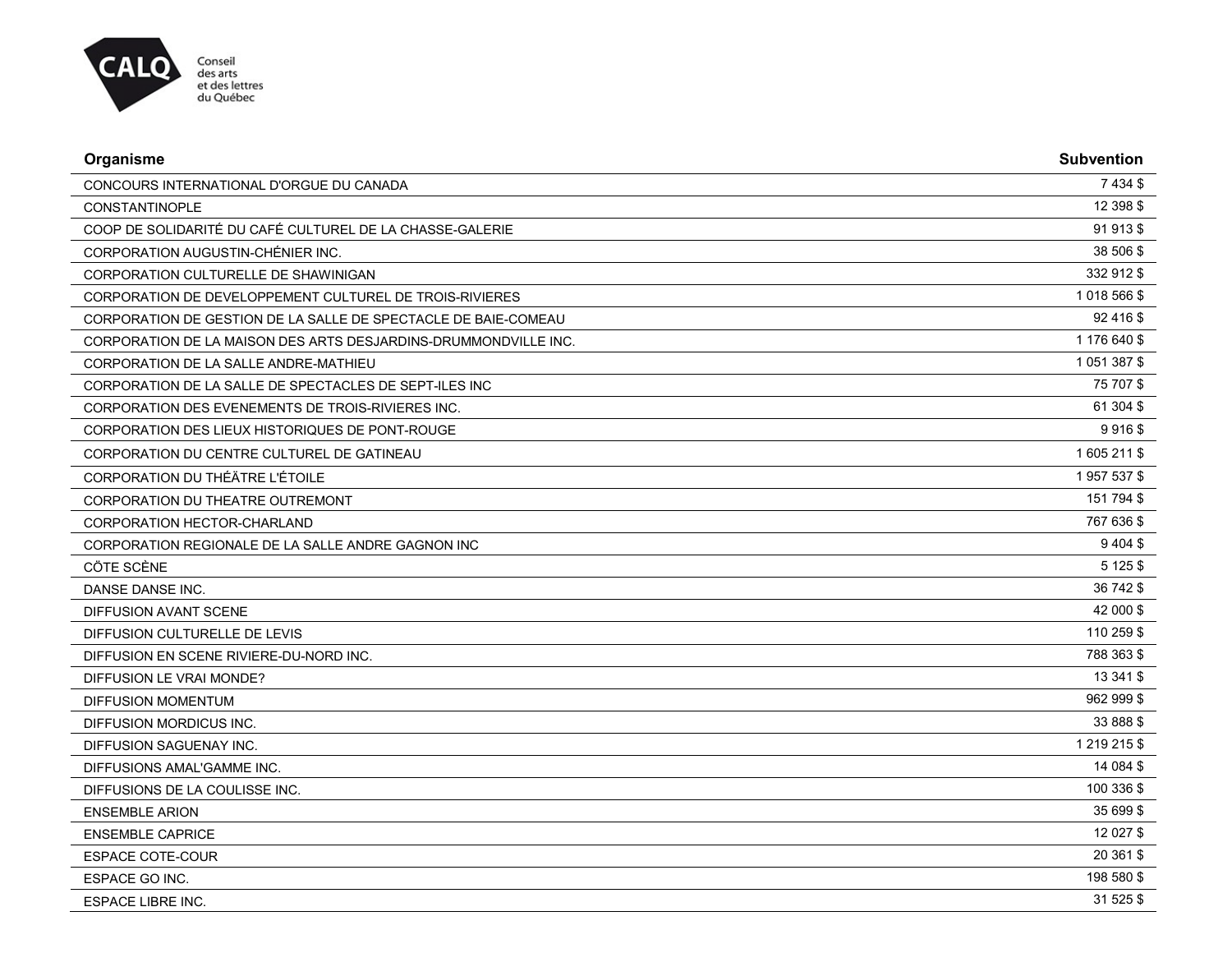

| Organisme                                                                      | <b>Subvention</b> |
|--------------------------------------------------------------------------------|-------------------|
| <b>FESTIVAL CLASSICA</b>                                                       | 7 132 \$          |
| <b>FONDATION ARTE MUSICA</b>                                                   | 185 604 \$        |
| FONDATION L'AVENIR EN HÉRITAGE                                                 | 27 640 \$         |
| GALILEO (ORCHESTRE SYMPHONIQUE DE LA VALLÉE-DU-HAUT-SAINT-LAURENT)             | 4 149 \$          |
| <b>GROUPE LE VIVIER</b>                                                        | 6 8 3 2 \$        |
| <b>INFINITHEATRE</b>                                                           | 4 8 6 9 \$        |
| <b>JAMAIS LU</b>                                                               | 4 977 \$          |
| LA COMPAGNIE JEAN DUCEPPE                                                      | 1 151 017 \$      |
| LA CORPORATION DU BEDEAU                                                       | 16 137 \$         |
| LA FONDATION CENTAUR POUR LES ARTS D'INTERPRÉTATION                            | 61 104 \$         |
| LA FONDATION DU THEATRE NOUVEAU MONDE                                          | 1 145 808 \$      |
| LA RUBRIQUE INC.                                                               | 27 643 \$         |
| LA SOCIETE CULTURELLE DE VANIER                                                | 206 803 \$        |
| LA SOCIÉTÉ DE DIFFUSION DE SPECTACLES DE RIMOUSKI                              | 269 491 \$        |
| LA SOCIETE DE MUSIQUE CONTEMPORAINE DU QUEBEC                                  | 17 154 \$         |
| LA TROUPE DE THÉÂTRE "LES ZYBRIDES"                                            | 13 159 \$         |
| <b>LA VIERGE FOLLE</b>                                                         | 8 30 2 \$         |
| L'ARRIÈRE SCÈNE, CENTRE DRAMATIQUE POUR L'ENFANCE ET LA JEUNESSE EN MONTÉRÉGIE | 28 105 \$         |
| L'ASSOCIATION DE REPENTIGNY POUR L'AVANCEMENT DE LA MUSIQUE L'ARAM             | 14 291 \$         |
| LE CENTRE CULTUREL ESPACE 7000 INC / LA SALLE DÉSILETS                         | 36 960 \$         |
| LE DOMAINE FORGET DE CHARLEVOIX INC                                            | 14 351 \$         |
| LE GROUPE DE LA VEILLEE                                                        | 60 693 \$         |
| LE MONASTÈRE                                                                   | 11 786 \$         |
| LE NOUVEAU THÉÂTRE EXPERIMENTAL                                                | 19 869 \$         |
| LE PETIT BONHEUR DE ST-CAMILLE INC                                             | 11 765 \$         |
| LE THÉÂTRE DE LA BORDÉE                                                        | 225 872 \$        |
| LE THÉÂTRE DE LA MANUFACTURE INC.                                              | 302 561 \$        |
| LE THÉÂTRE DENISE-PELLETIER INC.                                               | 353 137 \$        |
| LE THÉÂTRE DU DOUBLE SIGNE                                                     | 20 003 \$         |
| LE THEATRE DU TRIDENT INC                                                      | 471 329 \$        |
| LE THEATRE LES GENS D'EN BAS INC.                                              | 15 526 \$         |
| LE VIEUX CLOCHER DE MAGOG (1982) INC.                                          | 372 440 \$        |
| L'ENSEMBLE LES BORÉADES DE MONTRÉAL                                            | 1 256 \$          |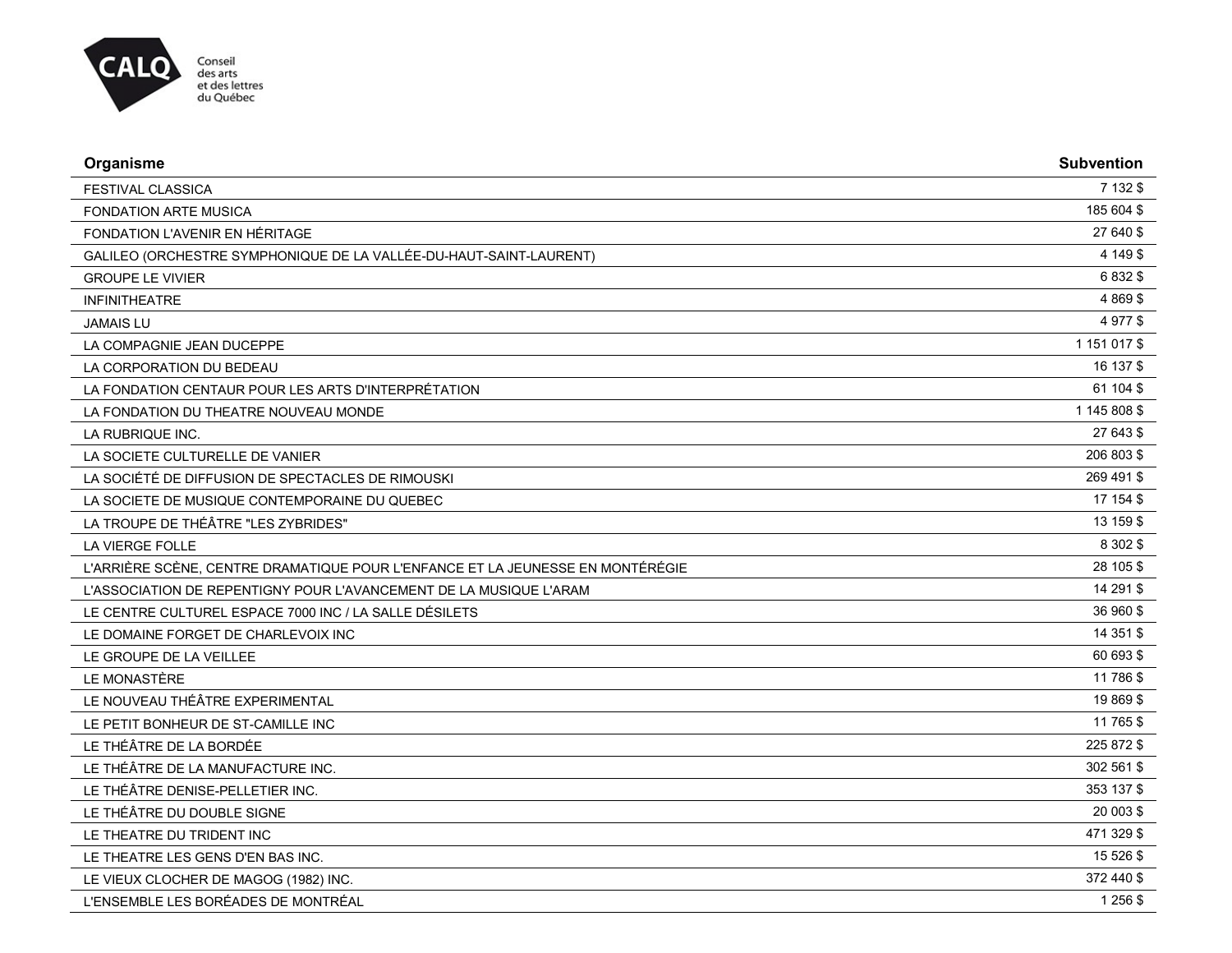

| Organisme                                                                       | <b>Subvention</b> |
|---------------------------------------------------------------------------------|-------------------|
| LES 4 SCENES                                                                    | 6 2 3 4 \$        |
| LES AMANTS DE LA SCENE                                                          | 286 520 \$        |
| LES AMIS DE LA MUSIQUE DE RICHMOND INC.                                         | 12 268 \$         |
| LES AMIS DU THEATRE BELCOURT                                                    | 43 102 \$         |
| LES ARTS DE LA SCÈNE DE MONTMAGNY                                               | 257 236 \$        |
| LES COMPAGNONS DE LA MISE EN VALEUR DU PATRIMOINE VIVANT DE TROIS-PISTOLES INC. | 2871\$            |
| LES GRANDS BALLETS CANADIENS                                                    | 665 689 \$        |
| LES PRODUCTIONS D'ALBERT INC.                                                   | 762 956 \$        |
| LES VIOLONS DU ROY                                                              | 303 745 \$        |
| LIGUE D'IMPROVISATION MUSICALE DE QUEBEC                                        | 7 599 \$          |
| L'ORCHESTRE DE CHAMBRE I MUSICI DE MONTREAL                                     | 16 833 \$         |
| L'ORCHESTRE LA SINFONIA DE LANAUDIERE                                           | 44 908 \$         |
| L'ORCHESTRE SYMPHONIQUE DE GATINEAU                                             | 20 642 \$         |
| L'ORCHESTRE SYMPHONIQUE DE QUÉBEC                                               | 383 558 \$        |
| L'ORCHESTRE SYMPHONIQUE DE TROIS-RIVIÈRES INC.                                  | 100 764 \$        |
| MAISON DE LA CULTURE DE BELLECHASSE                                             | 20 991 \$         |
| MAISON DE LA MUSIQUE DE SOREL-TRACY                                             | 5 5 9 3 \$        |
| MAISON QUÉBÉCOISE DU THÉATRE POUR L'ENFANCE ET LA JEUNESSE                      | 133 301 \$        |
| MALASARTES PRODUCTIONS                                                          | 4 0 14 \$         |
| <b>MAXIMUM 90</b>                                                               | 14 980 \$         |
| MONTREAL, ARTS INTERCULTURELS (MAI)                                             | 5 860 \$          |
| MUNI-SPEC MONT-LAURIER                                                          | 86 971 \$         |
| ODYSCENE INC.                                                                   | 913 950 \$        |
| OPÉRA DE QUÉBEC INC.                                                            | 139 016 \$        |
| OPÉRA/THÉÂTRE VOXPOPULI                                                         | 16 614 \$         |
| ORCHESTRE DE CHAMBRE MCGILL                                                     | 76 961 \$         |
| ORCHESTRE MÉTROPOLITAIN                                                         | 410 673 \$        |
| ORCHESTRE NATIONAL DE JAZZ                                                      | 5737\$            |
| ORCHESTRE PHILHARMONIQUE ET CHOEUR DES MELOMANES (OPCM)                         | 29 240 \$         |
| ORCHESTRE SYMPHONIQUE DE DRUMMONDVILLE                                          | 32 811 \$         |
| ORCHESTRE SYMPHONIQUE DE LAVAL 1984 INC.                                        | 64 878 \$         |
| ORCHESTRE SYMPHONIQUE DE L'ESTUAIRE DU ST-LAURENT                               | 13 898 \$         |
| ORCHESTRE SYMPHONIQUE DE LONGUEUIL                                              | 96 689 \$         |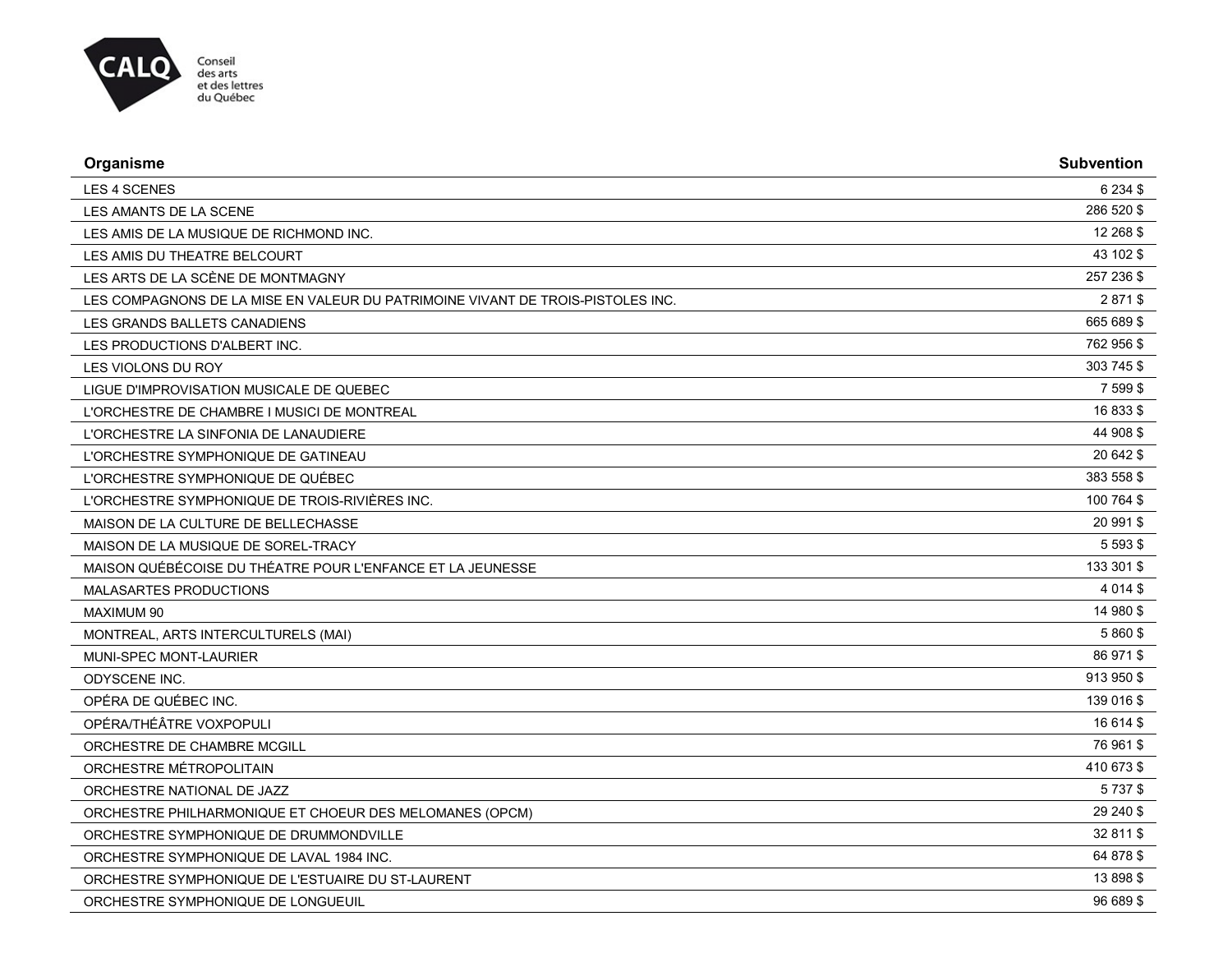

| Organisme                                       | <b>Subvention</b> |
|-------------------------------------------------|-------------------|
| ORCHESTRE SYMPHONIQUE DE MONTRÉAL               | 2 384 910 \$      |
| ORCHESTRE SYMPHONIQUE DE SHERBROOKE             | 129 941 \$        |
| ORFORD MUSIQUE                                  | 40 0 20 \$        |
| <b>OVASCENE</b>                                 | 239 443 \$        |
| PALACE DE GRANBY                                | 296 702 \$        |
| PALAIS MONTCALM - MAISON DE LA MUSIQUE          | 249 229 \$        |
| PALLADE MUSICA ENSEMBLE BAROQUE                 | 2 2 2 8 \$        |
| PAVILLON DES ARTS ET DE LA CULTURE DE COATICOOK | 18 604 \$         |
| PENTAÈDRE, QUINTETTE À VENT INC.                | 5480\$            |
| <b>PREMIER ACTE</b>                             | 53 626 \$         |
| PRODUCTIONS ARTISTIQUES DE LA REGION D'ACTON    | 24 167 \$         |
| PRODUCTIONS DE LA SALLE COMBLE                  | 36 649 \$         |
| PRODUCTIONS DUA                                 | 168 817 \$        |

| CTIONS LES GROS BECS<br><b>PRODUCT</b>     |  |
|--------------------------------------------|--|
| <b>PRODUCTIONS</b><br>IONS TRAQUEN'ART INC |  |

|                               | -----      |
|-------------------------------|------------|
| RENDEZ-VOUS M.O.S. MONTREAL   | 8 995 \$   |
| RIVIERE-DU-LOUP EN SPECTACLES | 296 839 \$ |

SAINTE-AGATHE-DES-ARTS 10 924 \$

| SERIE CULTURELLE DE WARWICK     | 3 501 \$ |
|---------------------------------|----------|
| SOCIÉTÉ D'ART VOCAL DE MONTRÉAL | 8760\$   |

SOCIETE DE DEVELOPPEMENT CULTUREL DE TERREBONNE 1 070 514 \$ SOCIETE DE DIFFUSION DE SPECTACLES DE SAINT-HYACINTHE 1 025 401 \$

SOCIÉTÉ DE LA SALLE JEAN-GRIMALDI 213 499 \$ SOCIÉTÉ POUR LA PROMOTION D'ÉVÉNEMENTS CULTURELS DU HAUT-RICHELIEU<br>655 222 \$

SOCIETE PRO MUSICA INC 2008 AND SOCIETE PRO MUSICA INCLUDED AND SOCIETE PRO MUSICA INCLUDED AND SOCIETE PRO MUSICA INCLUDED AND SOCIETE PRO MUSICA INCLUDED AND SOCIETE PRO MUSICA INCLUDED AND SOCIETE PRO MUSICA INCLUDED AN

| STUDIO DE MUSIQUE ANCIENNE DE MONTREAL             | 9912\$    |
|----------------------------------------------------|-----------|
| TABLEAU D'HOTE THEATRE                             | 25 006 \$ |
| TANGENTE INC.                                      | 15 647 \$ |
| THEATRE AUX ECURIES                                | 37 309 \$ |
| THÉÂTRE DE LA LIGUE NATIONALE D'IMPROVISATION INC. | 63 954 \$ |

THEATRE DE LA VILLE THEATRE DE QUAT'SOUS INC.

THEATRE DU MARAIS DE VAL-MORIN

THÉÂTRE DU RIDEAU VERT

THEATRE LA CHAPELLE INC.

| 236 902 \$ |  |
|------------|--|
| 80 848 \$  |  |
| 18 938 \$  |  |
| 578 715 \$ |  |
| 31 069 \$  |  |
|            |  |